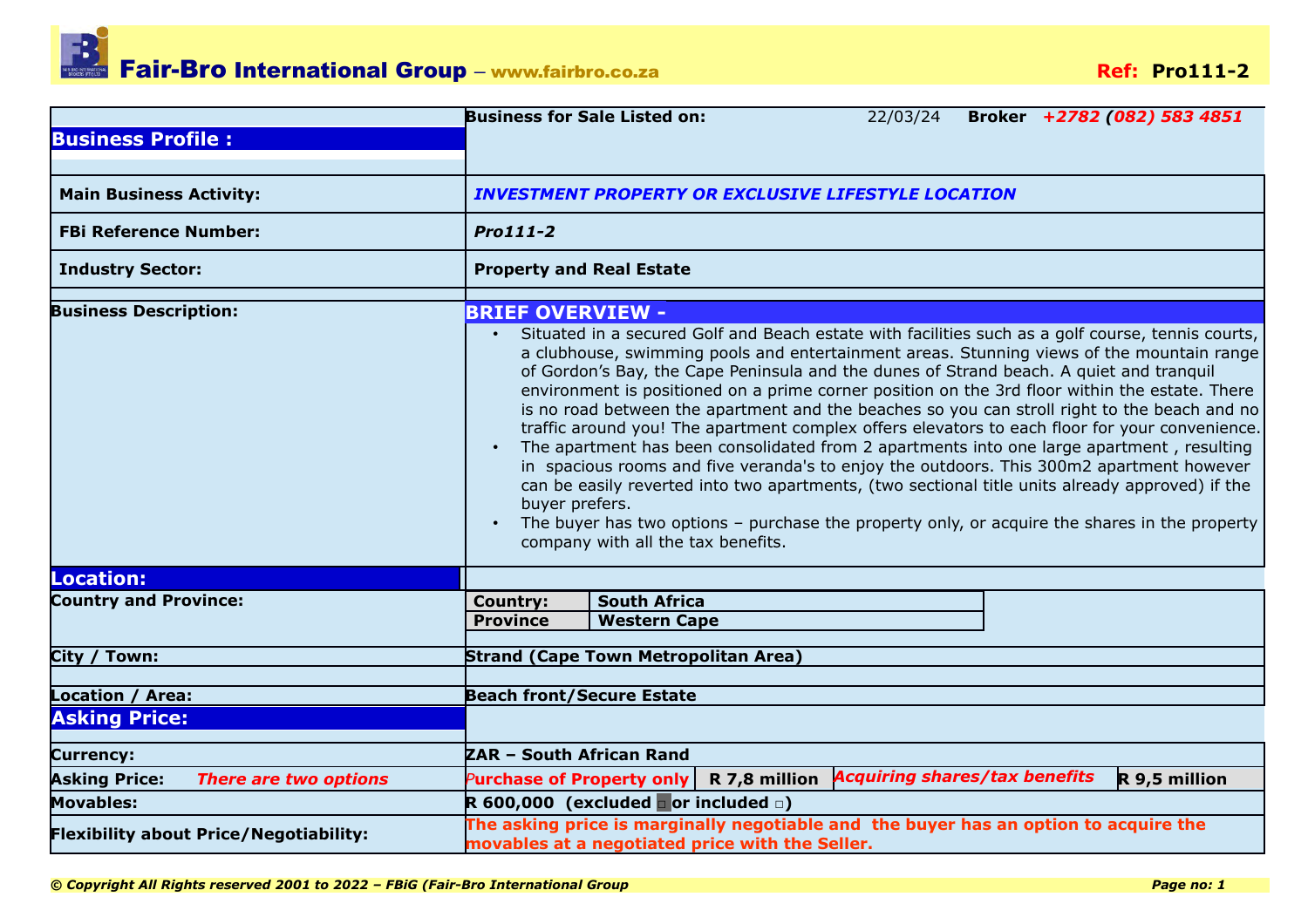

| <b>Financial Information:</b>                       |                                                                                                                                                                                                                                                                                                                                                                                                                                                                                                                                                                                                                                                                                                                                                                       |             |             |                                                                                                                                                                                |        |                                        |  |                          |
|-----------------------------------------------------|-----------------------------------------------------------------------------------------------------------------------------------------------------------------------------------------------------------------------------------------------------------------------------------------------------------------------------------------------------------------------------------------------------------------------------------------------------------------------------------------------------------------------------------------------------------------------------------------------------------------------------------------------------------------------------------------------------------------------------------------------------------------------|-------------|-------------|--------------------------------------------------------------------------------------------------------------------------------------------------------------------------------|--------|----------------------------------------|--|--------------------------|
| <b>Turnover:</b>                                    | Annual:                                                                                                                                                                                                                                                                                                                                                                                                                                                                                                                                                                                                                                                                                                                                                               | $\mathbf R$ |             |                                                                                                                                                                                | month: | <b>Monthly ave per</b><br>$\mathbf{R}$ |  |                          |
| Gross Profit %/Mark-up %:                           | <b>Gross Profit %</b>                                                                                                                                                                                                                                                                                                                                                                                                                                                                                                                                                                                                                                                                                                                                                 |             |             | $\frac{0}{0}$                                                                                                                                                                  |        | Mark-up %                              |  | $\frac{0}{0}$            |
| Owner/s Profit: EBITDO - before owner/s<br>drawings | Annual:                                                                                                                                                                                                                                                                                                                                                                                                                                                                                                                                                                                                                                                                                                                                                               | $\mathbf R$ |             |                                                                                                                                                                                | month: | <b>Monthly ave per</b><br>$\mathbf R$  |  |                          |
| <b>ROI %:</b>                                       | 10                                                                                                                                                                                                                                                                                                                                                                                                                                                                                                                                                                                                                                                                                                                                                                    |             | % per annum |                                                                                                                                                                                |        |                                        |  |                          |
| <b>Other Information:</b>                           |                                                                                                                                                                                                                                                                                                                                                                                                                                                                                                                                                                                                                                                                                                                                                                       |             |             |                                                                                                                                                                                |        |                                        |  |                          |
| <b>Total Number of staff:</b>                       | <b>TOTAL STAFF</b>                                                                                                                                                                                                                                                                                                                                                                                                                                                                                                                                                                                                                                                                                                                                                    | ۰           |             | <b>Monthly Staff:</b>                                                                                                                                                          |        | <b>Weekly Staff:</b>                   |  | <b>Casual Staff:</b>     |
| Year Established/Acquired by present owner:         | <b>Year Established</b>                                                                                                                                                                                                                                                                                                                                                                                                                                                                                                                                                                                                                                                                                                                                               |             |             | <b>Unknown</b>                                                                                                                                                                 |        | <b>Acquired by present owner</b>       |  | 1996                     |
| Ownership:                                          | <b>Sole Proprietor</b>                                                                                                                                                                                                                                                                                                                                                                                                                                                                                                                                                                                                                                                                                                                                                |             |             | <b>Partnership</b>                                                                                                                                                             |        | <b>Pty Ltd</b>                         |  | <b>Close Corporation</b> |
|                                                     |                                                                                                                                                                                                                                                                                                                                                                                                                                                                                                                                                                                                                                                                                                                                                                       |             |             |                                                                                                                                                                                |        | $\overline{\mathbf{X}}$                |  |                          |
| <b>Potential to Relocate:</b>                       | <b>Level of relocation</b><br><b>High</b><br>Medium<br>Low<br><b>Zero</b>                                                                                                                                                                                                                                                                                                                                                                                                                                                                                                                                                                                                                                                                                             |             |             | Highly portable. Business not bound to any area.<br>Can be relocated with very little disruption<br>Relocation is possible, but not advised.<br>X Business cannot be relocated |        |                                        |  |                          |
| <b>Additional Information:</b>                      | <b>DETAILED INFORMATION -</b>                                                                                                                                                                                                                                                                                                                                                                                                                                                                                                                                                                                                                                                                                                                                         |             |             |                                                                                                                                                                                |        |                                        |  |                          |
|                                                     | The secured estate <i>Emerald Bay</i> is located 20 minutes from the Cape Town International<br>Airport and only 35 minutes from Cape Town centre, close proximity to wine areas.<br>The apartment has been completely renovated according to high-quality standards by the<br>$\bullet$<br>current owner and is in excellent condition. You feel like you are on holiday each day in five-<br>star accommodation.<br>The kitchen, bathrooms, cupboards, flooring are all completed with high-quality finishes. The<br>$\bullet$<br>apartment offers 2 covered parking bays in the basement of the complex.<br>The owner however has an extra parking bay, one garage and one storage room to offer for a<br>$\bullet$<br>very reasonable price to a potential buyer. |             |             |                                                                                                                                                                                |        |                                        |  |                          |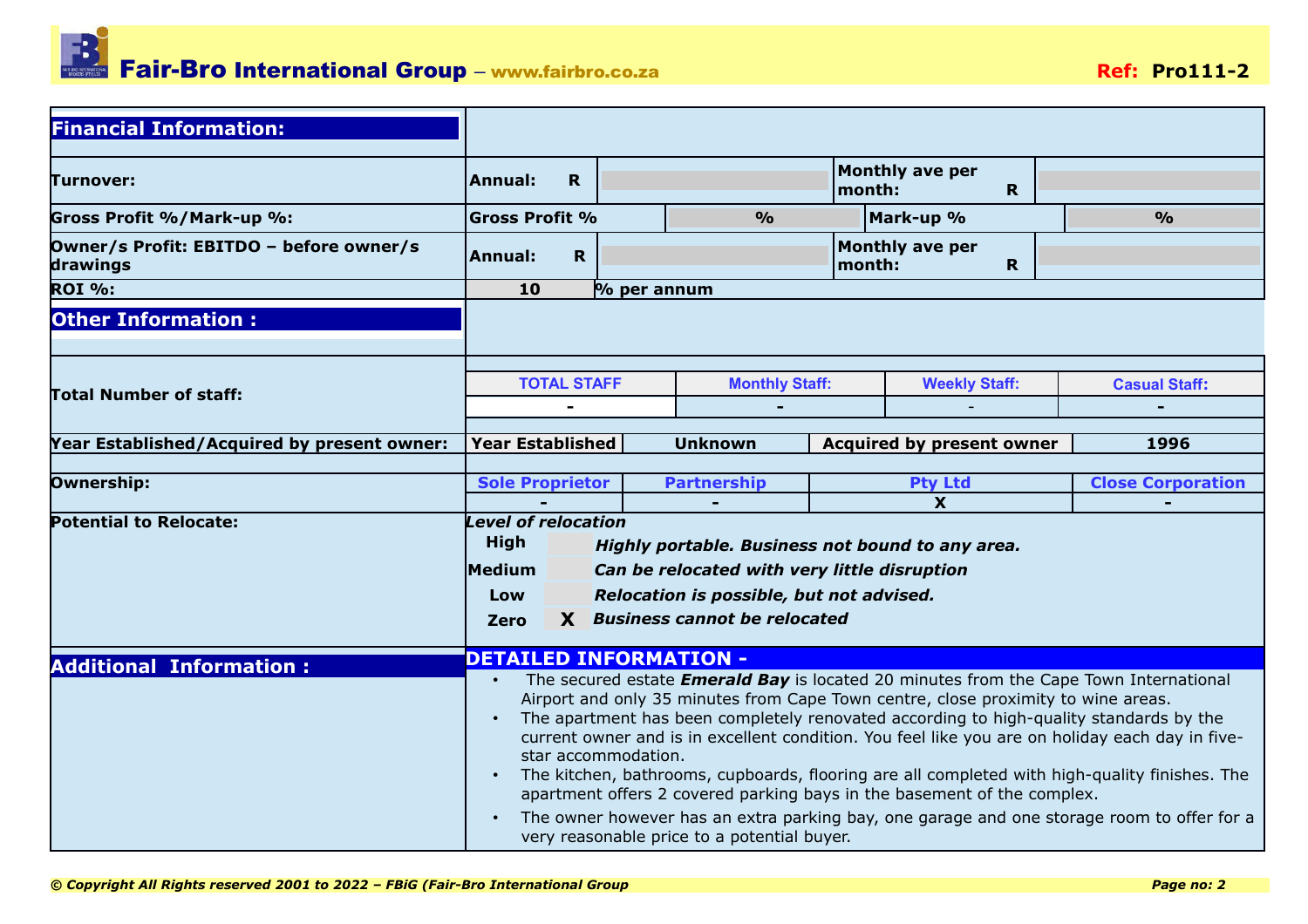## Fair-Bro International Group – www.fairbro.co.za **Brown Communication** Ref: Pro111-2

| When entering the property you are already taken by surprise because of the large entrance<br>hall. This leads you to the lounge, the dining area, and the TV room. An open-plan kitchen<br>with granite tops opens up to the lounge and dining area. This is all very airy and has a<br>spacious layout.<br>There are 4 bedrooms in the apartment plus a study. All with views on the mountains and<br>$\bullet$<br>False Bay. For your convenience, there is a laundry room for your washing machine and<br>tumble dryer is hidden away next to the kitchen. Large veranda's around all the rooms are<br>inviting to enjoy the views every moment of the day.<br>The property has 3 bathrooms of which two are en-suite. The master bedroom has a large<br>bathroom with a jacuzzi/bath/steam room/shower/double basin and toilet. The quest bedroom<br>has also a bathroom en-suite. This spacious apartment would be your ideal holiday home or<br>permanent home as it offers so much convenience and comfort that you do not want to leave.<br>The owner is willing to offer all furniture/ appliances and art in the apartment to a potential<br>client for a reasonable offer.<br><b>FINANCIAL INFORMATION -</b><br>In the event that the Buyer elects to acquire the shares, then detailed financials will be made<br>$\bullet$ |
|------------------------------------------------------------------------------------------------------------------------------------------------------------------------------------------------------------------------------------------------------------------------------------------------------------------------------------------------------------------------------------------------------------------------------------------------------------------------------------------------------------------------------------------------------------------------------------------------------------------------------------------------------------------------------------------------------------------------------------------------------------------------------------------------------------------------------------------------------------------------------------------------------------------------------------------------------------------------------------------------------------------------------------------------------------------------------------------------------------------------------------------------------------------------------------------------------------------------------------------------------------------------------------------------------------------------------------------|
| available to approved buyers in terms of the signed confidentiality agreement (NDA) and all<br>the information can be verified via the auditors.                                                                                                                                                                                                                                                                                                                                                                                                                                                                                                                                                                                                                                                                                                                                                                                                                                                                                                                                                                                                                                                                                                                                                                                         |
| Assuming that the Buyer wishes to use the property for investment purpose, the income<br>$\bullet$<br>above illustrates the potential rental income the property could derive.                                                                                                                                                                                                                                                                                                                                                                                                                                                                                                                                                                                                                                                                                                                                                                                                                                                                                                                                                                                                                                                                                                                                                           |
| <b>POTENTIAL -</b>                                                                                                                                                                                                                                                                                                                                                                                                                                                                                                                                                                                                                                                                                                                                                                                                                                                                                                                                                                                                                                                                                                                                                                                                                                                                                                                       |
| The options for a new Buyer includes - own occupancy of the property; or<br>Generating an income by renting the property for short-term or long-term, either during in or<br>out of season.<br>The property forms part of a company and is, therefore, VAT registered. Investing in this                                                                                                                                                                                                                                                                                                                                                                                                                                                                                                                                                                                                                                                                                                                                                                                                                                                                                                                                                                                                                                                 |
| property is a very attractive opportunity for business people who continue commercial VAT<br>activities. The owner has more detailed information on requests for property<br>Investors/Companies.                                                                                                                                                                                                                                                                                                                                                                                                                                                                                                                                                                                                                                                                                                                                                                                                                                                                                                                                                                                                                                                                                                                                        |
| The owner is willing to rent the property from the new owner for a medium /long-term lease<br>$\bullet$<br>and details can be discussed.                                                                                                                                                                                                                                                                                                                                                                                                                                                                                                                                                                                                                                                                                                                                                                                                                                                                                                                                                                                                                                                                                                                                                                                                 |
| <b>REASON FOR SELLING -</b>                                                                                                                                                                                                                                                                                                                                                                                                                                                                                                                                                                                                                                                                                                                                                                                                                                                                                                                                                                                                                                                                                                                                                                                                                                                                                                              |
| The owner wishes to retire and realise certain of his investments.                                                                                                                                                                                                                                                                                                                                                                                                                                                                                                                                                                                                                                                                                                                                                                                                                                                                                                                                                                                                                                                                                                                                                                                                                                                                       |
| CONFIDENTIALITY AND RRANGEMENTS TO VIEW THE PROPERTY -                                                                                                                                                                                                                                                                                                                                                                                                                                                                                                                                                                                                                                                                                                                                                                                                                                                                                                                                                                                                                                                                                                                                                                                                                                                                                   |
| <b>FULL DETAILS WILL ONLY BE PROVIDED BY THE APPOINTED BROKER SUBJECT TO</b><br>SIGNING A CONFIDENTIALITY AGREEMENT (NDA), COMPLETING A BUYER PROFILE<br>FORM AND SUBMITTING THE REQUIRED FORMS TO THE BROKER.                                                                                                                                                                                                                                                                                                                                                                                                                                                                                                                                                                                                                                                                                                                                                                                                                                                                                                                                                                                                                                                                                                                           |